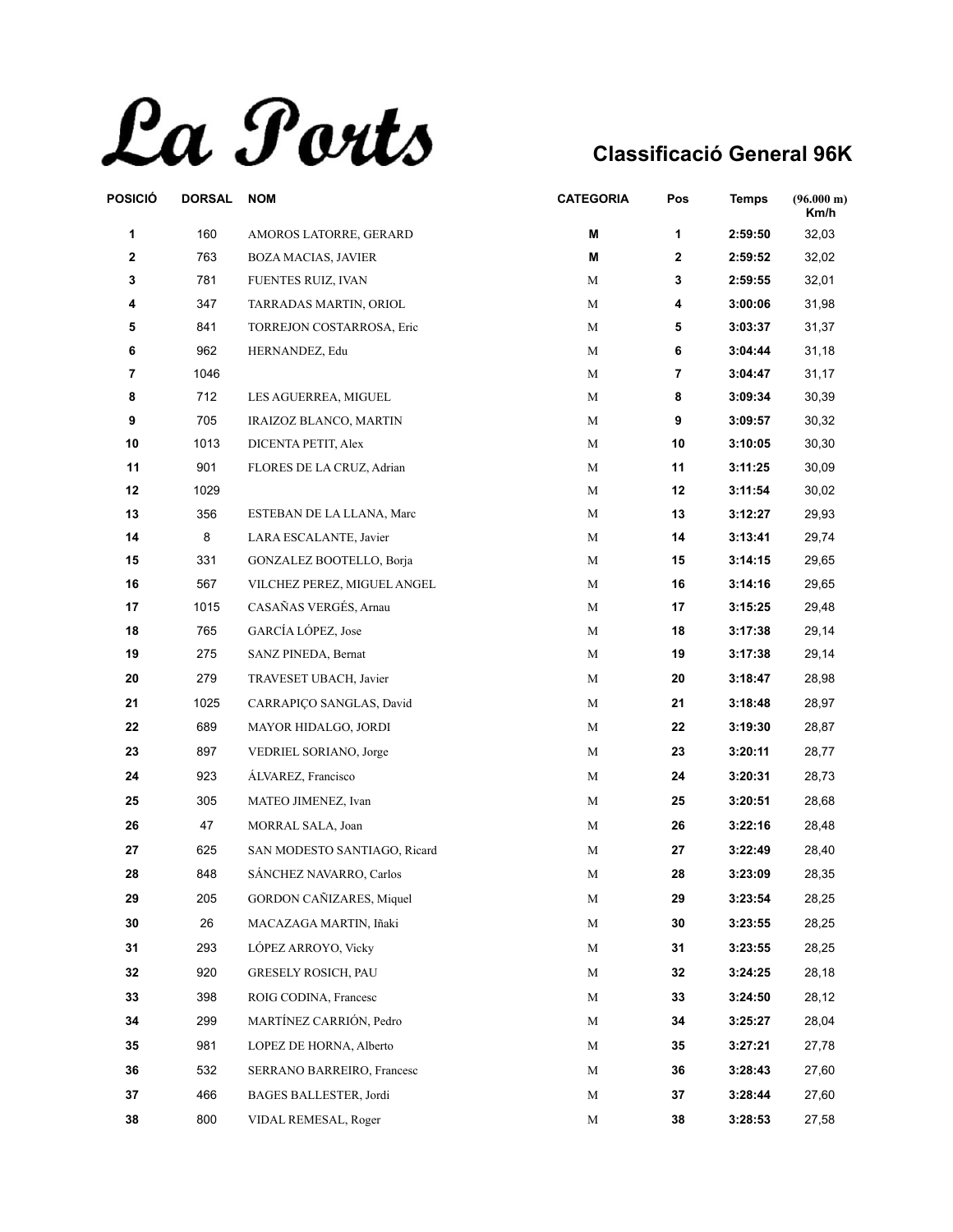La Ports

| POSICIÓ | <b>DORSAL</b>  | <b>NOM</b>                       | <b>CATEGORIA</b> | Pos          | <b>Temps</b> | $(96.000 \text{ m})$<br>Km/h |
|---------|----------------|----------------------------------|------------------|--------------|--------------|------------------------------|
| 39      | 75             | LINARES CARRILLO, Jose luis      | $\mathbf M$      | 39           | 3:29:22      | 27,51                        |
| 40      | 764            | NAVARRO RAMIREZ, Ferran          | M                | 40           | 3:30:28      | 27,37                        |
| 41      | 376            | CISNEROS AYALA, Francisco Javier | М                | 41           | 3:30:43      | 27,34                        |
| 42      | 1041           |                                  | M                | 42           | 3:30:59      | 27,30                        |
| 43      | 874            | ALBERTÍ PENALBA, Àlex            | M                | 43           | 3:31:04      | 27,29                        |
| 44      | 909            | RECHI POZO, Alex                 | M                | 44           | 3:31:08      | 27,28                        |
| 45      | 1039           |                                  | М                | 45           | 3:31:11      | 27,27                        |
| 46      | 358            | SAYOL ATARES, Christian          | M                | 46           | 3:31:17      | 27,26                        |
| 47      | 595            | MENGUAL DIGON, Joan Josep        | M                | 47           | 3:31:35      | 27,22                        |
| 48      | 710            | MARCOS SERRANO, DIEGO            | M                | 48           | 3:31:41      | 27,21                        |
| 49      | 709            | IRIBAS PARDO, HARITZ             | М                | 49           | 3:31:41      | 27,21                        |
| 50      | 786            | RODRÍGUEZ FERNÁNDEZ, Agus        | M                | 50           | 3:31:42      | 27,21                        |
| 51      | 154            | SANCHEZ RODRIGUEZ, Ivan          | M                | 51           | 3:31:44      | 27,20                        |
| 52      | 396            | NAVARRO, Rafa                    | М                | 52           | 3:33:56      | 26,92                        |
| 53      | 15             | POZO SAMPIETRO, David            | М                | 53           | 3:34:15      | 26,88                        |
| 54      | 379            | FLORENTÍ I LLADÓ, Helena         | F                | 1            | 3:34:44      | 26,82                        |
| 55      | 34             | BURGOS FERNANDEZ, EDUARD         | М                | 54           | 3:35:09      | 26,77                        |
| 56      | 1032           |                                  | М                | 55           | 3:35:26      | 26,74                        |
| 57      | 125            | PEREZ PEREZ, Javier              | М                | 56           | 3:35:26      | 26,74                        |
| 58      | 849            | FERRER TORRENT, Carlos           | М                | 57           | 3:35:35      | 26,72                        |
| 59      | 56             | <b>BADA, REDU</b>                | M                | 58           | 3:36:11      | 26,64                        |
| 60      | 164            | CLAPES, Lara                     | M                | 59           | 3:36:20      | 26,63                        |
| 61      | 673            | EGEA VIADER, Quim                | М                | 60           | 3:36:28      | 26,61                        |
| 62      | 987            | TORREGUITART JIMENEZ, Jenni      | F                | $\mathbf{2}$ | 3:36:29      | 26,61                        |
| 63      | 475            | LLONGUERAS NINET, Isaac          | М                | 61           | 3:37:07      | 26,53                        |
| 64      | 410            | SEGURA FLIX, Eduard              | M                | 62           | 3:38:43      | 26,34                        |
| 65      | 973            | BARBEITO DELGADO, David          | M                | 63           | 3:41:01      | 26,06                        |
| 66      | 727            | DONADEU, Bern                    | М                | 64           | 3:41:07      | 26,05                        |
| 67      | 862            | FUENTES CAMPAÑA, José Miguel     | M                | 65           | 3:41:55      | 25,96                        |
| 68      | 111            | CANUT DE LAS HERAS, Enric        | М                | 66           | 3:41:58      | 25,95                        |
| 69      | 1031           |                                  | М                | 67           | 3:42:18      | 25,91                        |
| 70      | 590            | ROSA MARTIN, Antonio             | М                | 68           | 3:42:47      | 25,85                        |
| 71      | 953            | CELMA, Noel                      | М                | 69           | 3:43:34      | 25,76                        |
| 72      | 14             | SERNANDEZ MARTINEZ, FELIX        | М                | 70           | 3:43:35      | 25,76                        |
| 73      | 746            | <b>GARCIA ROJAS, Carlos</b>      | М                | 71           | 3:44:59      | 25,60                        |
| 74      | 332            | PÉREZ GELMÀ, Marc                | М                | 72           | 3:45:49      | 25,51                        |
| 75      | 779            | ORIOL SEGURA, Jep                | M                | 73           | 3:46:28      | 25,43                        |
| 76      | $\overline{7}$ | CAPDEVILA GRASES, Ramón          | М                | 74           | 3:46:31      | 25,43                        |
|         |                |                                  |                  |              |              |                              |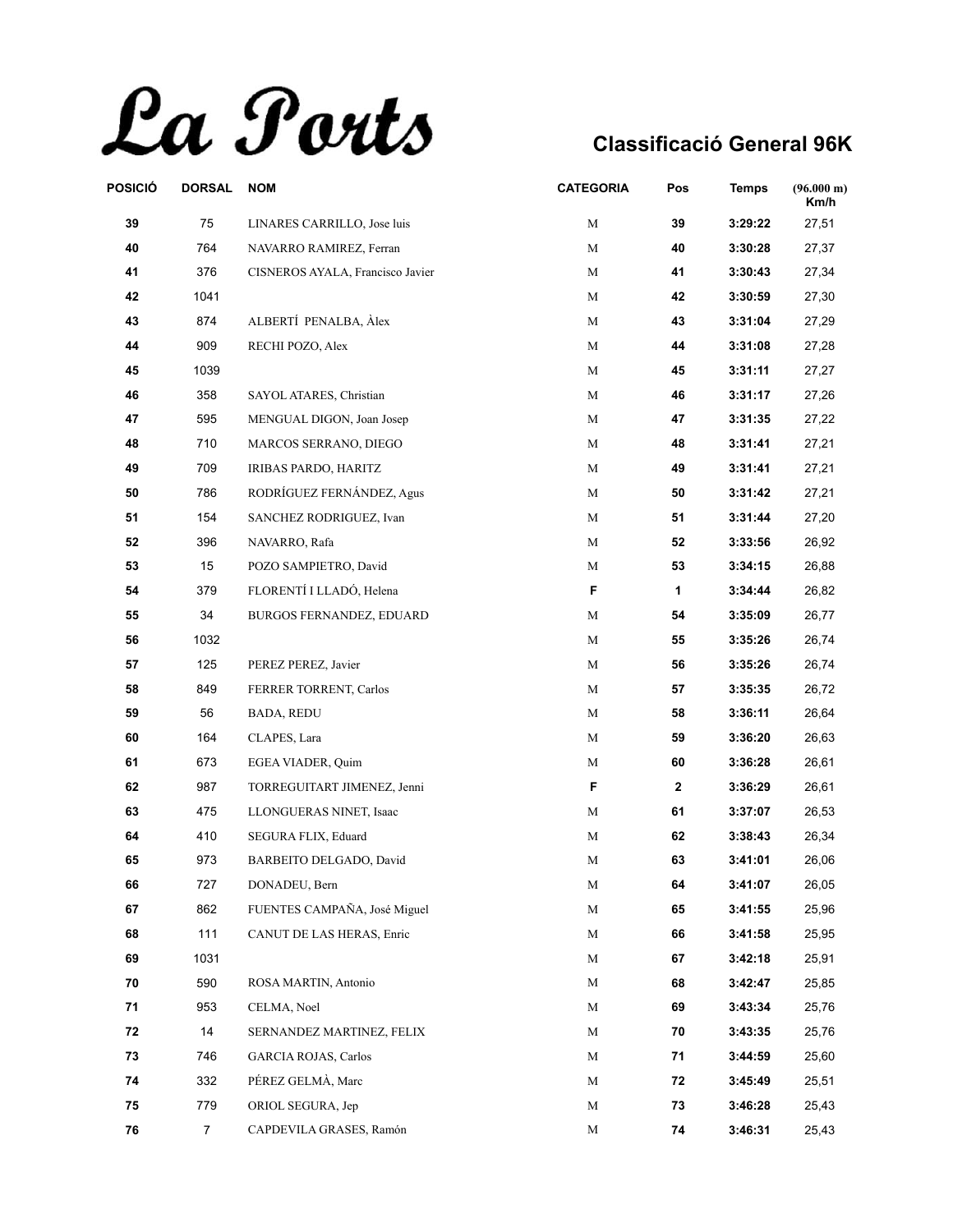La Ports

| POSICIÓ | <b>DORSAL</b> | <b>NOM</b>                     | <b>CATEGORIA</b> | Pos | <b>Temps</b> | (96.000 m)<br>Km/h |
|---------|---------------|--------------------------------|------------------|-----|--------------|--------------------|
| 77      | 607           | MARTORELL FERNANDEZ, FRANCISCO | M                | 75  | 3:46:35      | 25,42              |
| 78      | 362           | CACERES HATERO, Pedro          | $\mathbf M$      | 76  | 3:46:51      | 25,39              |
| 79      | 661           | ARES FERNANDEZ, Eliseo         | М                | 77  | 3:48:11      | 25,24              |
| 80      | 895           | MARTORELL RIBAS, Aleix         | M                | 78  | 3:48:21      | 25,22              |
| 81      | 856           | BELLIDO AVILA, Daniel          | М                | 79  | 3:50:20      | 25,01              |
| 82      | 413           | MIRO CHAVARRIA, MARC           | M                | 80  | 3:50:49      | 24,95              |
| 83      | 341           | NOGUERADO CANTABRANA, David    | М                | 81  | 3:50:56      | 24,94              |
| 84      | 1048          |                                | F                | 3   | 3:51:20      | 24,90              |
| 85      | 833           | MARZO TERUEL, Alejandro        | М                | 82  | 3:51:38      | 24,87              |
| 86      | 998           | MARÍN PALLISER, Francisco      | $\mathbf M$      | 83  | 3:51:50      | 24,85              |
| 87      | 720           | DÍAZ PÉREZ, Luis               | М                | 84  | 3:52:08      | 24,81              |
| 88      | 935           | VILA VIVES, Eduardo            | M                | 85  | 3:52:32      | 24,77              |
| 89      | 498           | <b>GARCIA CASTILLA, Noel</b>   | М                | 86  | 3:53:05      | 24,71              |
| 90      | 482           | COSTA CARBONELL, Albert        | М                | 87  | 3:53:17      | 24,69              |
| 91      | 499           | LOPEZ PASCUAL, Xènia           | $\rm F$          | 4   | 3:53:38      | 24,65              |
| 92      | 1037          |                                | М                | 88  | 3:54:13      | 24,59              |
| 93      | 504           | JIMENEZ ROMERO, Xavi           | М                | 89  | 3:54:45      | 24,54              |
| 94      | 44            | PAJUELO ORTIGOSA, Jose manuel  | $\mathbf M$      | 90  | 3:56:06      | 24,40              |
| 95      | 448           | SURANELL ARAGONCILLO, Jordi    | М                | 91  | 3:56:26      | 24,36              |
| 96      | 27            | MOLINA CEDRES, Manuel          | M                | 92  | 3:56:59      | 24,31              |
| 97      | 745           | LÓPEZ GABARRÓN, Pedro          | М                | 93  | 3:57:05      | 24,30              |
| 98      | 367           | ROBLES RODRIGUEZ, Emiliano     | M                | 94  | 3:57:23      | 24,26              |
| 99      | 992           | DUCH ARTOLA, Carles            | М                | 95  | 3:57:43      | 24,23              |
| 100     | 900           | JURADO ROMERO, Adrian          | М                | 96  | 3:58:18      | 24,17              |
| 101     | 25            | GRANADO ROMERO, Esau           | M                | 97  | 3:58:29      | 24,15              |
| 102     | 974           | GALDEANO NICOLAS, Jordi        | М                | 98  | 3:58:46      | 24,12              |
| 103     | 660           | GONZÁLEZ SÁNCHEZ, Antonio      | М                | 99  | 3:58:47      | 24,12              |
| 104     | 271           | DEL TARRE HERNANSAEZ, LUIS     | M                | 100 | 3:59:07      | 24,09              |
| 105     | 92            | RODRGUEZ SICILIA, Jordi        | М                | 101 | 4:00:00      | 24,00              |
| 106     | 12            | MAYORAL TORRES, Llorens        | M                | 102 | 4:00:03      | 24,00              |
| 107     | 775           | GARCIA PEÑUELA, Carles         | М                | 103 | 4:00:16      | 23,97              |
| 108     | 702           | SERRA SOLÉ, Eduard             | М                | 104 | 4:00:20      | 23,97              |
| 109     | 742           | BERCERO SUÑER, Gerard          | М                | 105 | 4:00:36      | 23,94              |
| 110     | 741           | ESCALADA CÁLIZ, Aida           | F                | 5   | 4:00:37      | 23,94              |
| 111     | 283           | PARDO, Joan                    | М                | 106 | 4:01:02      | 23,90              |
| 112     | 157           | CANO ESCRIBANO, Jose Antonio   | M                | 107 | 4:01:06      | 23,89              |
| 113     | 38            | CUMPLIDO MACIAS, Miguel Angel  | М                | 108 | 4:01:06      | 23,89              |
| 114     | 50            | PERAMO TÉLLEZ, Víctor          | М                | 109 | 4:01:07      | 23,89              |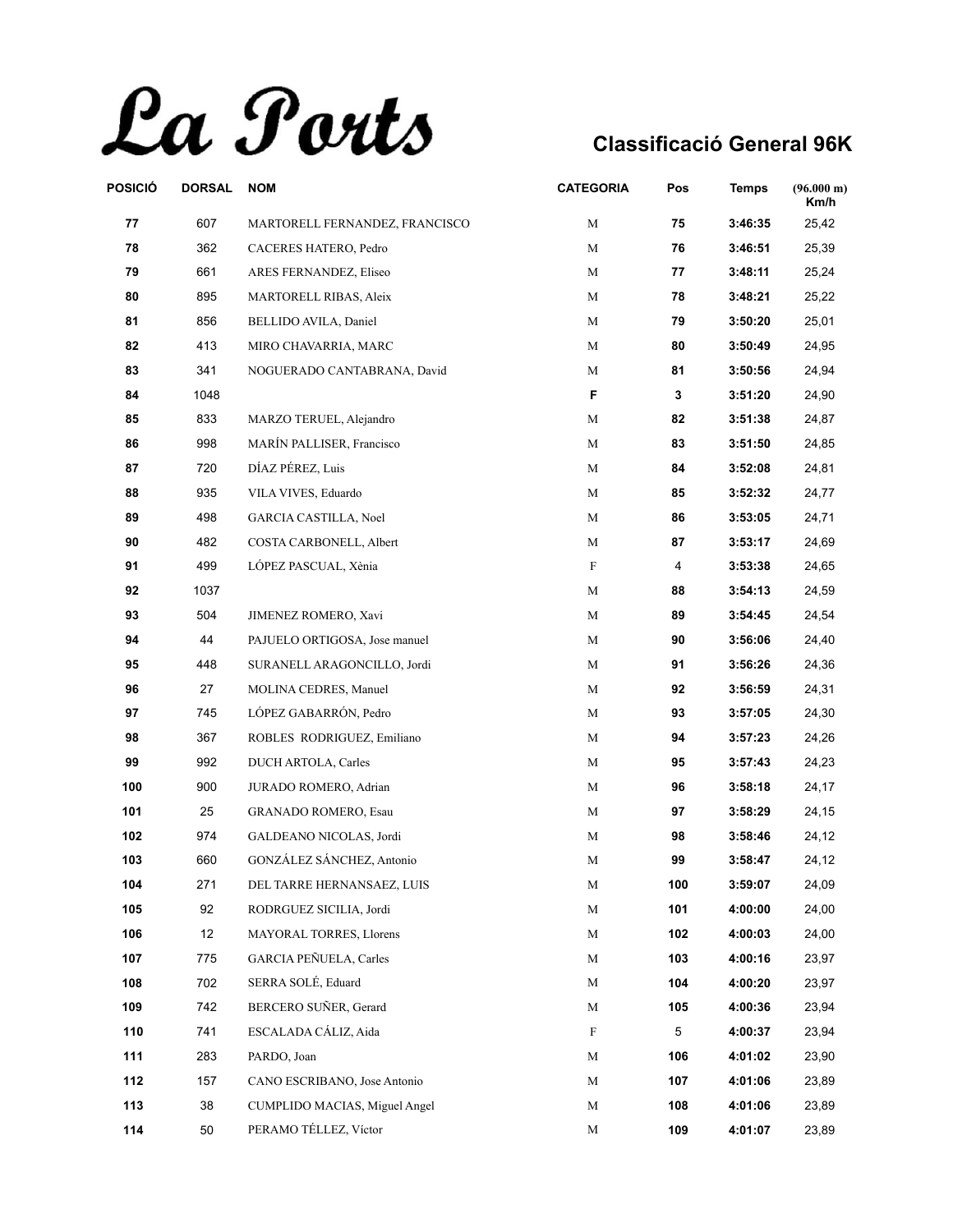La Ports

| POSICIÓ | <b>DORSAL</b> | <b>NOM</b>                         | <b>CATEGORIA</b> | Pos            | <b>Temps</b> | (96.000 m)<br>Km/h |
|---------|---------------|------------------------------------|------------------|----------------|--------------|--------------------|
| 115     | 45            | VIÑUELA VALERO, Javier             | М                | 110            | 4:01:07      | 23,89              |
| 116     | 619           | FORRELLAT PALOMAR, Josep           | М                | 111            | 4:01:22      | 23,86              |
| 117     | 947           | SANZ CASTRILLO, GERMAN             | М                | 112            | 4:01:22      | 23,86              |
| 118     | 940           | ORTEGA ALVARADO, EDIT              | F                | 6              | 4:01:25      | 23,86              |
| 119     | 941           | ASBERT MAÑOSA, JOAN                | М                | 113            | 4:01:26      | 23,86              |
| 120     | 243           | VALERO RIBEROLA, Antonio Francisco | M                | 114            | 4:01:30      | 23,85              |
| 121     | 956           | MAÑE ESQUIVEL, José Luis           | М                | 115            | 4:01:40      | 23,83              |
| 122     | 133           | <b>GALAN FAURE, Albert</b>         | М                | 116            | 4:01:41      | 23,83              |
| 123     | 465           | RUBIO SEPULVEDA, Toni              | М                | 117            | 4:01:49      | 23,82              |
| 124     | 954           | RIBES MOMPARLER, TERESA            | F                | $\overline{7}$ | 4:01:54      | 23,81              |
| 125     | 955           | SANTACATALINA FUSTER, DAVID        | M                | 118            | 4:01:56      | 23,81              |
| 126     | 489           | ESTRUCH APARISI, EMPAR             | F                | 8              | 4:02:14      | 23,78              |
| 127     | 490           | CARO ARTESERO, ÁNGEL               | М                | 119            | 4:02:15      | 23,78              |
| 128     | 776           | LUDOVICI, Alessandro               | М                | 120            | 4:02:51      | 23,72              |
| 129     | 467           | ROVIRA GARRIGA, JOAN               | M                | 121            | 4:02:55      | 23,71              |
| 130     | 566           | DELGADO FERNÀNDEZ, Joan            | М                | 122            | 4:03:02      | 23,70              |
| 131     | 511           | SORIANO DOMINGO, Carlos            | М                | 123            | 4:03:10      | 23,69              |
| 132     | 159           | ORTIZ PEREZ, MARIA                 | F                | 9              | 4:03:14      | 23,68              |
| 133     | 110           | GARRIGA PUIG, Marcel               | M                | 124            | 4:03:20      | 23,67              |
| 134     | 109           | GARRIGA, Ferran                    | М                | 125            | 4:03:22      | 23,67              |
| 135     | 685           | <b>BADENAS, Stella</b>             | F                | 10             | 4:03:36      | 23,65              |
| 136     | 892           | BARRACHINA MASIP, Oriol            | М                | 126            | 4:03:46      | 23,63              |
| 137     | 469           | IGUAL DÍAZ, Jordi                  | М                | 127            | 4:04:10      | 23,59              |
| 138     | 438           | <b>BONILLA DOMINGO, Jose</b>       | М                | 128            | 4:05:21      | 23,48              |
| 139     | 477           | PYPCZYNSKI, Rafal                  | М                | 129            | 4:05:24      | 23,47              |
| 140     | 441           | CANOVAS MARTINEZ, David            | М                | 130            | 4:05:34      | 23,46              |
| 141     | 433           | ESTEVE GUTIERREZ, Jaume            | М                | 131            | 4:05:47      | 23,44              |
| 142     | 442           | CASANOVAS SAVARIEGO, Dani          | М                | 132            | 4:05:48      | 23,43              |
| 143     | 439           | CAMPOMANES ARMENGOL, Carlos        | М                | 133            | 4:05:50      | 23,43              |
| 144     | 192           | REOLID GUZMAN, MIQUEL              | М                | 134            | 4:06:06      | 23,41              |
| 145     | 193           | ROMO GONZALEZ, RAUL                | М                | 135            | 4:06:07      | 23,40              |
| 146     | 161           | VIGUER RIBÓ, JOSEP MARIA           | М                | 136            | 4:06:15      | 23,39              |
| 147     | 226           | REINA MORENO, Manuel               | М                | 137            | 4:06:28      | 23,37              |
| 148     | 403           | CAÑAVATE AVILA, Xavier             | М                | 138            | 4:06:30      | 23,37              |
| 149     | 191           | PLANA GONZALEZ, OSCAR              | М                | 139            | 4:06:30      | 23,37              |
| 150     | 601           | <b>MARTINEZ MARTINEZ, Victor</b>   | М                | 140            | 4:06:33      | 23,36              |
| 151     | 76            | <b>FABRE DOLS, LLUIS</b>           | М                | 141            | 4:06:38      | 23,35              |
| 152     | 933           | GIL SÁNCHEZ, Esther                | F                | 11             | 4:06:48      | 23,34              |
|         |               |                                    |                  |                |              |                    |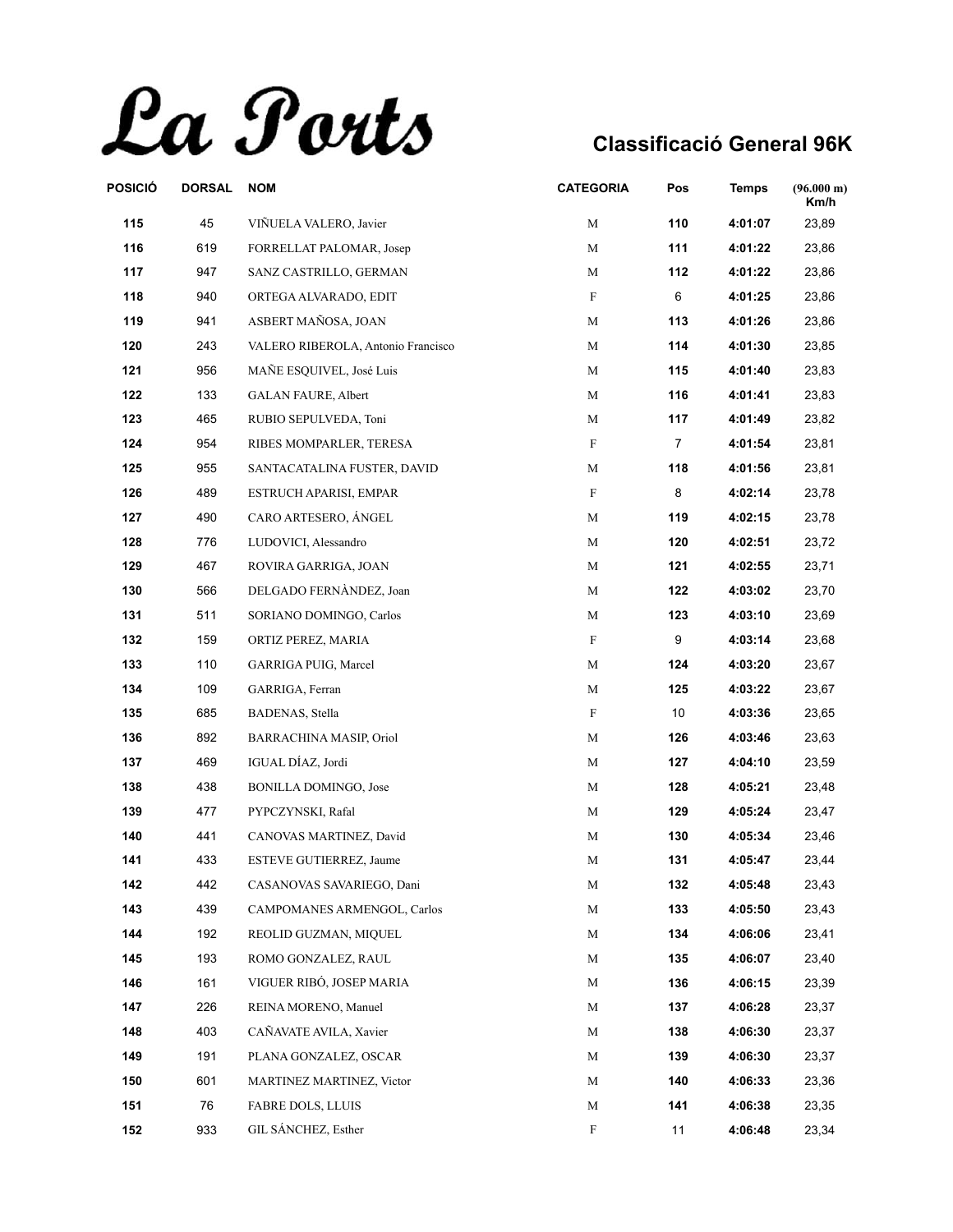La Ports

| POSICIÓ | <b>DORSAL</b> | <b>NOM</b>                    | <b>CATEGORIA</b> | Pos | <b>Temps</b> | $(96.000 \text{ m})$<br>Km/h |
|---------|---------------|-------------------------------|------------------|-----|--------------|------------------------------|
| 153     | 521           | GUTIERREZ PEREZ, Adrian       | М                | 142 | 4:07:05      | 23,31                        |
| 154     | 503           | VALLS BERTRAN, Ramon          | М                | 143 | 4:07:22      | 23,29                        |
| 155     | 181           | MARTINEZ MARCOS, Toni         | M                | 144 | 4:07:24      | 23,28                        |
| 156     | 510           | LLADÓ MARTÍ, Marc             | М                | 145 | 4:07:28      | 23,28                        |
| 157     | 172           | ELORZA LERA, Urko             | М                | 146 | 4:07:29      | 23,27                        |
| 158     | 867           | <b>BASOLAS CANDEL, JAIME</b>  | М                | 147 | 4:07:42      | 23,25                        |
| 159     | 1033          |                               | М                | 148 | 4:07:57      | 23,23                        |
| 160     | 518           | DOMENECH FIGUERAS, Josep M    | М                | 149 | 4:08:07      | 23,21                        |
| 161     | 570           | CUPULL MIRALLES, Joan         | М                | 150 | 4:08:09      | 23,21                        |
| 162     | 674           | DURO CLAVERO, Cristian        | М                | 151 | 4:08:32      | 23,18                        |
| 163     | 648           | MARIN ZORITA, Daniel          | М                | 152 | 4:08:37      | 23,17                        |
| 164     | 910           | CAMPOS AGUILERA, Miguel Ángel | М                | 153 | 4:08:47      | 23,15                        |
| 165     | 557           | SALAS, Vicente                | M                | 154 | 4:08:48      | 23,15                        |
| 166     | 1034          |                               | М                | 155 | 4:09:04      | 23,13                        |
| 167     | 458           | VELASCO SANCHEZ, Juan         | М                | 156 | 4:09:14      | 23,11                        |
| 168     | 599           | CANALS, Jordi                 | M                | 157 | 4:09:15      | 23,11                        |
| 169     | 591           | CELMA NEIRA, Carlota          | F                | 12  | 4:09:16      | 23,11                        |
| 170     | 452           | REVERTE ORTEGA, Sergio        | М                | 158 | 4:09:17      | 23,11                        |
| 171     | 598           | RICO ARMENGOL, Olaya          | F                | 13  | 4:09:18      | 23,10                        |
| 172     | 405           | GILIBETS I BARBENS, Laia      | F                | 14  | 4:09:18      | 23,10                        |
| 173     | 483           | PUIGDESENS AREGALL, Marc      | М                | 159 | 4:09:42      | 23,07                        |
| 174     | 284           | MAQUEDA GONZÁLEZ, María       | F                | 15  | 4:09:47      | 23,06                        |
| 175     | 171           | SORIA GARCIA, Oscar           | М                | 160 | 4:10:01      | 23,04                        |
| 176     | 822           | FERNÁNDEZ DIAZ, Jose Antonio  | М                | 161 | 4:10:17      | 23,01                        |
| 177     | 978           | MARTÍNEZ ARANCE, Javier       | М                | 162 | 4:10:18      | 23,01                        |
| 178     | 960           | ILIJEVIC, Stefan              | М                | 163 | 4:10:32      | 22,99                        |
| 179     | 260           | TAMAYO, Ramón                 | М                | 164 | 4:10:50      | 22,96                        |
| 180     | 722           | <b>GRIETEN, Kevin</b>         | М                | 165 | 4:10:59      | 22,95                        |
| 181     | 868           | TUTUSAUS BESANTE, PEDRO       | M                | 166 | 4:11:03      | 22,94                        |
| 182     | 1035          |                               | М                | 167 | 4:11:13      | 22,93                        |
| 183     | 653           | PEÑA JURADO, Jorge Rafael     | М                | 168 | 4:11:36      | 22,89                        |
| 184     | 276           | CARRERA JAROUE, Júlia         | F                | 16  | 4:11:47      | 22,88                        |
| 185     | 400           | <b>TEIXIDOR SIBILS, Alex</b>  | М                | 169 | 4:11:57      | 22,86                        |
| 186     | 864           | FONS COMPANY, Hector          | М                | 170 | 4:12:02      | 22,85                        |
| 187     | 682           | PADILLA CANO, Gabriel         | М                | 171 | 4:12:10      | 22,84                        |
| 188     | 680           | FORTUNY LORENTE, Joan         | М                | 172 | 4:12:11      | 22,84                        |
| 189     | 378           | ANGULO JOVE, Sira             | F                | 17  | 4:12:12      | 22,84                        |
| 190     | 330           | CASADO, Javier                | М                | 173 | 4:12:24      | 22,82                        |
|         |               |                               |                  |     |              |                              |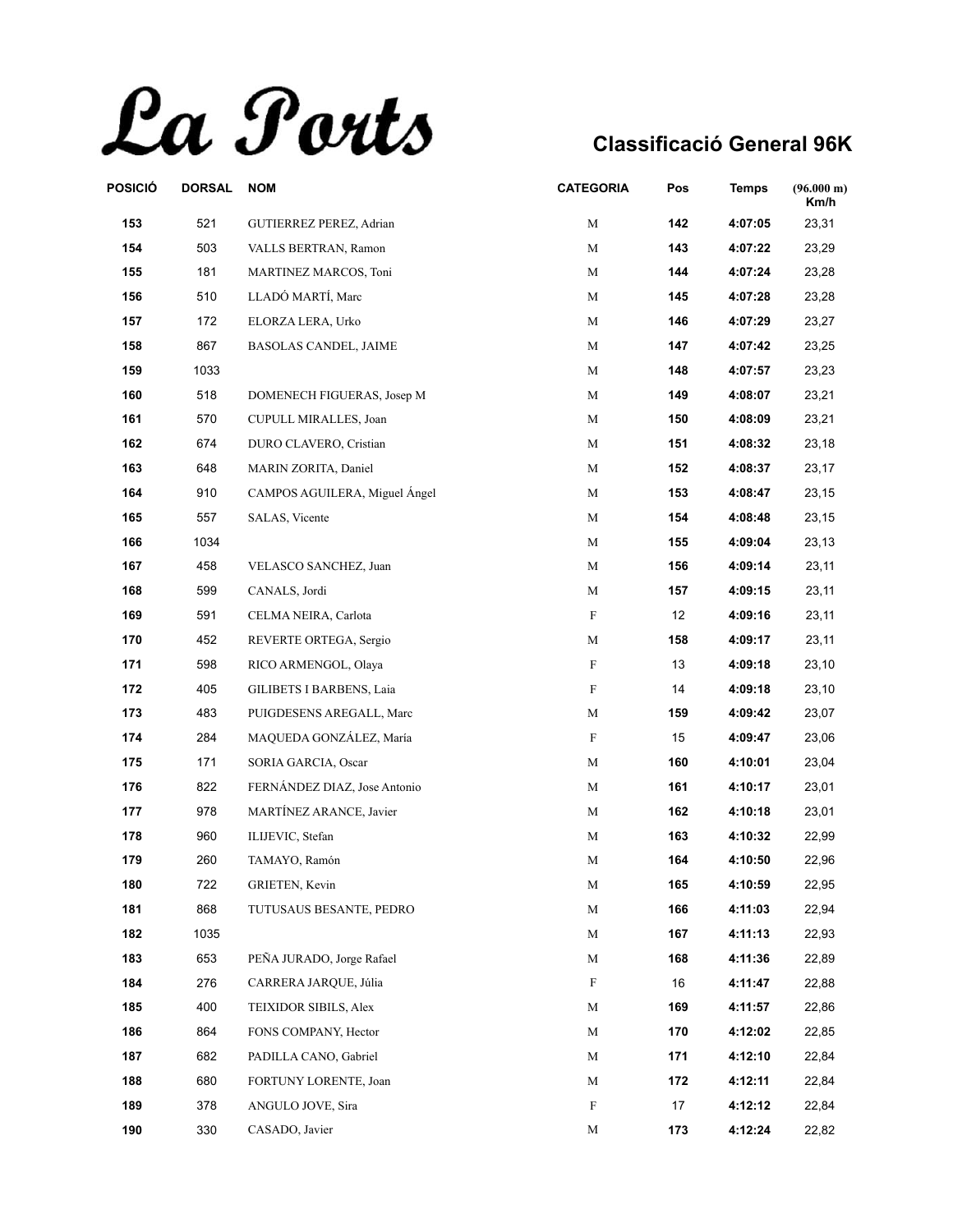La Ports

| POSICIÓ | <b>DORSAL</b> | <b>NOM</b>                     | <b>CATEGORIA</b> | Pos | <b>Temps</b> | (96.000 m)<br>Km/h |
|---------|---------------|--------------------------------|------------------|-----|--------------|--------------------|
| 191     | 1010          | TRALLERO RODRIGUEZ, David      | М                | 174 | 4:12:38      | 22,80              |
| 192     | 314           | CAMPOS VIDAL, Javier           | $\mathbf M$      | 175 | 4:12:54      | 22,78              |
| 193     | 668           | GUIRAO MANCHA, Ezequiel        | М                | 176 | 4:12:58      | 22,77              |
| 194     | 313           | SURIA SOLER, Marta             | F                | 18  | 4:13:11      | 22,75              |
| 195     | 806           | <b>GARCIA MARTINEZ, ALEX</b>   | М                | 177 | 4:13:14      | 22,75              |
| 196     | 1019          | CULI LLAGOSTERA, KIKU          | M                | 178 | 4:13:28      | 22,72              |
| 197     | 354           | FERNANDEZ DE FRUTOS, SERGI     | М                | 179 | 4:13:39      | 22,71              |
| 198     | 785           | TORRES GUTIERREZ, Yago         | М                | 180 | 4:13:43      | 22,70              |
| 199     | 934           | SABRIA COBO, JORDI             | M                | 181 | 4:13:51      | 22,69              |
| 200     | 750           | TORRES GUTIERREZ, Emilio       | М                | 182 | 4:13:58      | 22,68              |
| 201     | 893           | SANTANA, Quique                | М                | 183 | 4:14:00      | 22,68              |
| 202     | 481           | ARÀNEGA GUIZAN, Diego          | M                | 184 | 4:14:02      | 22,67              |
| 203     | 16            | JOSA MONEGAL, Loren            | М                | 185 | 4:14:06      | 22,67              |
| 204     | 965           | MORA DURAN, Guillem            | М                | 186 | 4:14:40      | 22,62              |
| 205     | 1007          | MAJO I BOSCH, Victor           | М                | 187 | 4:14:47      | 22,61              |
| 206     | 695           | PEINADO CASTILLO, Manu         | М                | 188 | 4:14:47      | 22,61              |
| 207     | 1008          | MONTOYA MEDINA, Daniel         | М                | 189 | 4:14:55      | 22,60              |
| 208     | 964           | PADILLA APOLO, Andrea          | F                | 19  | 4:15:06      | 22,58              |
| 209     | 1005          | MARÍN FERNÁNDEZ, Javier        | М                | 190 | 4:15:11      | 22,57              |
| 210     | 207           | GÁLVEZ MORENO, Jorge           | M                | 191 | 4:15:16      | 22,56              |
| 211     | 1003          | VELASQUEZ VANEGAS, Santi       | М                | 192 | 4:15:20      | 22,56              |
| 212     | 603           | DEL MORAL GONZÁLEZ, Sergio     | M                | 193 | 4:15:25      | 22,55              |
| 213     | 725           | MARTÍ AHLMANN, Pascal          | М                | 194 | 4:15:38      | 22,53              |
| 214     | 907           | VARELA SUÁREZ, Serxio          | М                | 195 | 4:15:39      | 22,53              |
| 215     | 726           | CRESPAN MARTINEZ, PABLO        | M                | 196 | 4:15:39      | 22,53              |
| 216     | 6             | CENTENO DEL PUERTO, Javier     | М                | 197 | 4:15:40      | 22,53              |
| 217     | 718           | <b>GARCIA MANZANERA, DAVID</b> | М                | 198 | 4:16:58      | 22,42              |
| 218     | 139           | MASANA CARBÓ, Jordi            | М                | 199 | 4:17:06      | 22,40              |
| 219     | 138           | <b>OUEMADA MASANA, Oscar</b>   | М                | 200 | 4:17:08      | 22,40              |
| 220     | 218           | BERMUDO PADILLA, Francisco     | М                | 201 | 4:17:17      | 22,39              |
| 221     | 588           | ROCA MUNTET, MARC              | М                | 202 | 4:17:19      | 22,38              |
| 222     | 587           | MERCADER PUJOL, Joan           | М                | 203 | 4:17:20      | 22,38              |
| 223     | 771           | AFAN CASTELLANO, Fernando      | М                | 204 | 4:17:50      | 22,34              |
| 224     | 651           | SALAT VALLES, Christian        | М                | 205 | 4:18:03      | 22,32              |
| 225     | 716           | ROJAS POCH, Jordi              | М                | 206 | 4:18:04      | 22,32              |
| 226     | 427           |                                | М                | 207 | 4:18:07      | 22,32              |
| 227     | 166           | ÁLVAREZ VILARRASA, Sergio      | М                | 208 | 4:18:11      | 22,31              |
| 228     | 70            | ALVAREZ VILARRASA, Enric       | М                | 209 | 4:18:20      | 22,30              |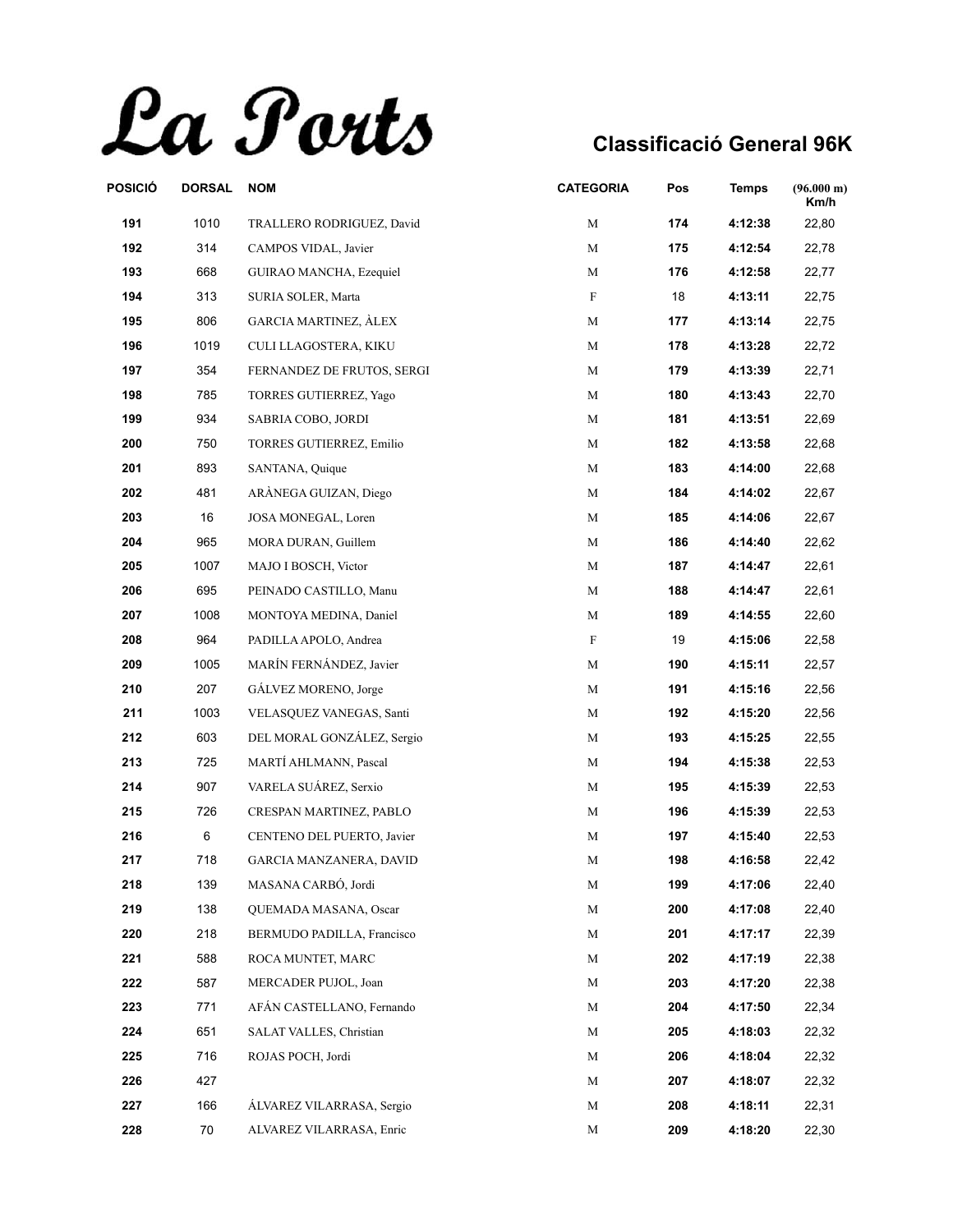La Ports

| POSICIÓ | <b>DORSAL</b> | <b>NOM</b>                          | <b>CATEGORIA</b> | Pos | <b>Temps</b> | (96.000 m)<br>Km/h |
|---------|---------------|-------------------------------------|------------------|-----|--------------|--------------------|
| 229     | 63            | GONZÁLEZ HERNÁNDEZ, David           | М                | 210 | 4:18:31      | 22,28              |
| 230     | 46            | CABALLERO DIEZ, Santi               | M                | 211 | 4:18:33      | 22,28              |
| 231     | 117           | NÚÑEZ PERAL, Ruben                  | М                | 212 | 4:18:37      | 22,27              |
| 232     | 918           | LOZANO GAMEZ, Raul                  | М                | 213 | 4:18:47      | 22,26              |
| 233     | 230           | MERA, Javier                        | М                | 214 | 4:18:50      | 22,25              |
| 234     | 65            | REDONDO MONEGAL, Gonzalo            | M                | 215 | 4:18:59      | 22,24              |
| 235     | 1018          | PEREZ, Jose Luis                    | М                | 216 | 4:19:04      | 22,23              |
| 236     | 559           | DE LA ROSA RODRIGUEZ, Victor Manuel | М                | 217 | 4:19:27      | 22,20              |
| 237     | 1021          | MATAS GASCÓN, Martí                 | М                | 218 | 4:19:55      | 22,16              |
| 238     | 320           | MARTÍNEZ, Javi                      | М                | 219 | 4:20:29      | 22,11              |
| 239     | 428           | DE CARALT HERRERA, Oscar            | М                | 220 | 4:20:31      | 22,11              |
| 240     | 77            | GONZÁLEZ CHACÓN, David              | M                | 221 | 4:20:32      | 22,11              |
| 241     | 401           | SORIANO GARCIA, Sergio              | М                | 222 | 4:20:33      | 22,11              |
| 242     | 523           | RIERA JORDÀ, Jordi                  | М                | 223 | 4:20:37      | 22,10              |
| 243     | 630           | GARCIA HERNANDEZ, Victor            | M                | 224 | 4:20:52      | 22,08              |
| 244     | 18            | SEGARRA PEREIRA, Manuel             | М                | 225 | 4:21:04      | 22,06              |
| 245     | 291           | LEÓN BLANCO, Ismael                 | М                | 226 | 4:21:10      | 22,05              |
| 246     | 562           | BENÍTEZ RODRIGUEZ, Daniel           | М                | 227 | 4:21:27      | 22,03              |
| 247     | 546           | TOLOSA, Pedro                       | М                | 228 | 4:21:38      | 22,02              |
| 248     | 917           | RAS PALLERES, Guillermo             | М                | 229 | 4:22:03      | 21,98              |
| 249     | 198           | PINTO IGLESIAS, SEBASTIAN           | М                | 230 | 4:22:22      | 21,95              |
| 250     | 321           | BERNA FERNÁNDEZ, Albert             | M                | 231 | 4:22:28      | 21,95              |
| 251     | 538           | HERRAEZ MARIMON, Sergi              | М                | 232 | 4:22:43      | 21,92              |
| 252     | 333           | LUCAS PASAMAR, Raül                 | М                | 233 | 4:22:45      | 21,92              |
| 253     | 128           | MASDEFIOL CARRERA, Esther           | F                | 20  | 4:22:46      | 21,92              |
| 254     | 694           | AINOZA DEFIOR, JOSEP                | М                | 234 | 4:22:46      | 21,92              |
| 255     | 834           | FERRO, Francesco                    | М                | 235 | 4:22:47      | 21,92              |
| 256     | 903           | MORALES GARCÍA, Jose Miguel         | М                | 236 | 4:22:54      | 21,91              |
| 257     | 35            | ROJO ROJO, Jordi                    | М                | 237 | 4:22:56      | 21,91              |
| 258     | 827           | FURLAN AMARANTE, Sarah              | F                | 21  | 4:23:01      | 21,90              |
| 259     | 561           | JIMÉNEZ GAYOSO, Francisco           | М                | 238 | 4:23:03      | 21,90              |
| 260     | 425           | RUBIO PERERA, Francisco             | М                | 239 | 4:23:05      | 21,89              |
| 261     | 416           | GUINÓ BOSCH, JOSEP                  | М                | 240 | 4:23:06      | 21,89              |
| 262     | 583           | BAEZA MOYA, Laura                   | F                | 22  | 4:23:11      | 21,89              |
| 263     | 624           | <b>BARTRES LLOVET, Andreu</b>       | М                | 241 | 4:23:13      | 21,88              |
| 264     | 476           | MORATÓ GÓMEZ, Arnau                 | М                | 242 | 4:23:17      | 21,88              |
| 265     | 683           | OLIVA SALLES, Joan                  | М                | 243 | 4:23:18      | 21,88              |
| 266     | 3             | SILVA, Sandra                       | F                | 23  | 4:23:20      | 21,87              |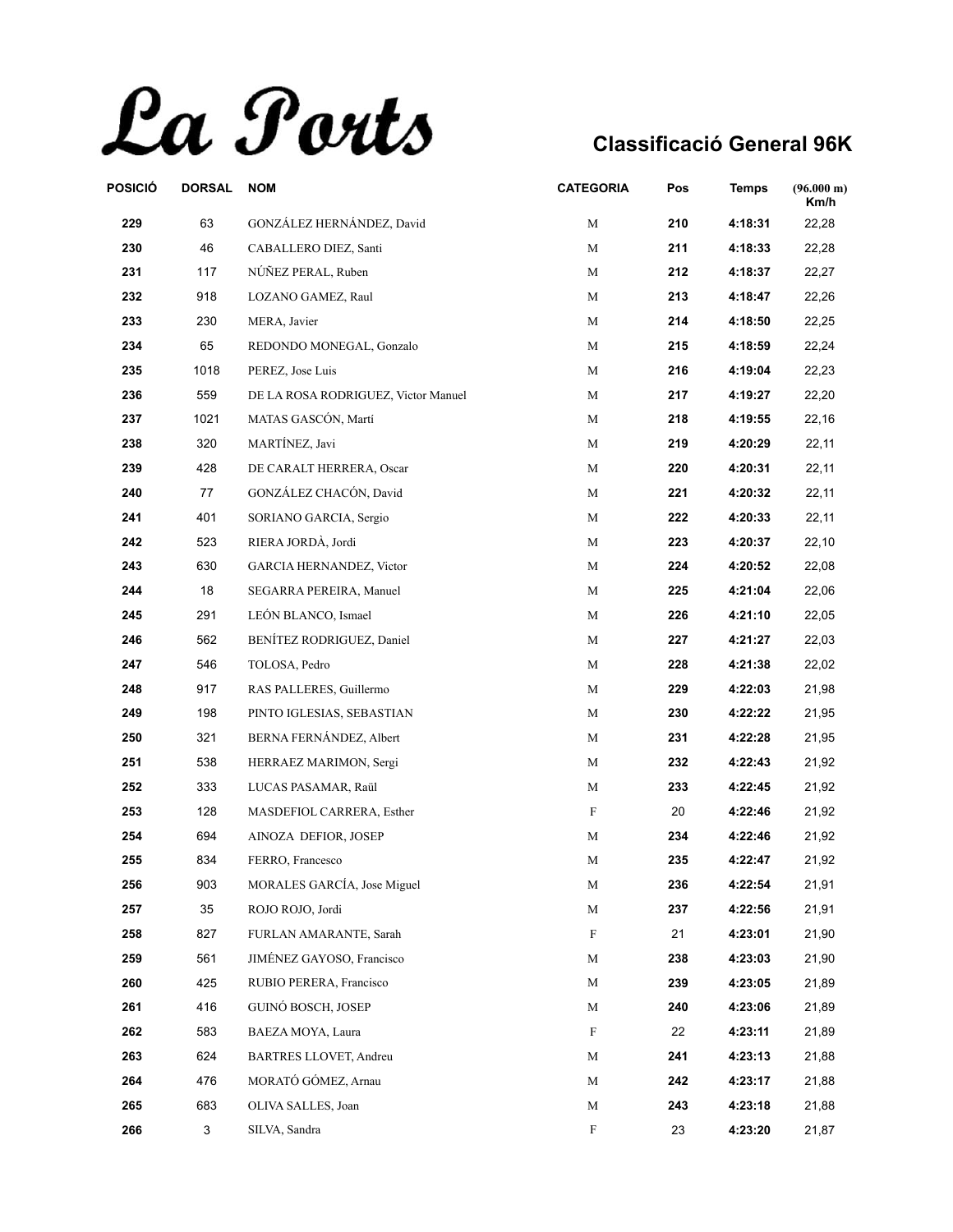La Ports

| POSICIÓ | <b>DORSAL</b> | <b>NOM</b>                        | <b>CATEGORIA</b> | Pos | Temps   | (96.000 m)<br>Km/h |
|---------|---------------|-----------------------------------|------------------|-----|---------|--------------------|
| 267     | 256           | CRUZ GALLARDO, Joana              | F                | 24  | 4:23:25 | 21,87              |
| 268     | 280           | TIRADO ROMAN, Manuela             | F                | 25  | 4:23:25 | 21,87              |
| 269     | 419           | TORRES BAQUEDANO, Sergi           | М                | 244 | 4:23:27 | 21,86              |
| 270     | 584           | AYMÀ GARCIA, Martí                | М                | 245 | 4:23:29 | 21,86              |
| 271     | 365           | SADURNÍ MARTÍNEZ, Cristina        | F                | 26  | 4:23:38 | 21,85              |
| 272     | 645           | <b>MORATA, Gines</b>              | М                | 246 | 4:23:38 | 21,85              |
| 273     | 211           | SALAMÓ AVELLANEDA, Anna           | F                | 27  | 4:23:45 | 21,84              |
| 274     | 790           | MARTÍNEZ ALPAÑEZ, Javier          | М                | 247 | 4:23:49 | 21,83              |
| 275     | 906           | <b>LOMBARTE I PEREZ, Carles</b>   | М                | 248 | 4:23:55 | 21,83              |
| 276     | 796           | CASTILLEJOS ARDERIU, Javier       | М                | 249 | 4:24:08 | 21,81              |
| 277     | 797           | MANZANO REYES, Damián             | М                | 250 | 4:24:09 | 21,81              |
| 278     | 640           | <b>MORATA PERA, Aitor</b>         | М                | 251 | 4:24:13 | 21,80              |
| 279     | 99            | RUIZ ALCALA, Andreu               | М                | 252 | 4:24:14 | 21,80              |
| 280     | 699           | JUNQUERA REY, Silvia              | F                | 28  | 4:24:16 | 21,80              |
| 281     | 924           | MENA FUNCIA, Sergio               | М                | 253 | 4:24:18 | 21,79              |
| 282     | 372           | PEÑA BASURTO, Marco               | М                | 254 | 4:24:18 | 21,79              |
| 283     | 170           | TAUSTE VALERO, Jose Antonio       | М                | 255 | 4:24:25 | 21,78              |
| 284     | 882           | <b>GUTIERREZ FERNANDEZ, Oscar</b> | М                | 256 | 4:24:27 | 21,78              |
| 285     | 440           | LOPEZ OLIVA, Ricardo              | М                | 257 | 4:24:28 | 21,78              |
| 286     | 143           | MOLERO GALINDO, Aitor             | М                | 258 | 4:24:35 | 21,77              |
| 287     | 585           | RIUS AGUSTINA, Sandra             | F                | 29  | 4:24:35 | 21,77              |
| 288     | 854           | ARTERO JIMENEZ, Inma              | F                | 30  | 4:24:35 | 21,77              |
| 289     | 582           | DEL VALLE CAPITAN, Manolo         | М                | 259 | 4:24:35 | 21,77              |
| 290     | 615           | FERNÁNDEZ RUIZ, Mariano           | М                | 260 | 4:24:36 | 21,77              |
| 291     | 547           | PÉREZ, Robert                     | М                | 261 | 4:24:39 | 21,76              |
| 292     | 872           | CABERO AMARO, ORIOL               | М                | 262 | 4:24:46 | 21,76              |
| 293     | 820           | PASCUAL VIDIELLA, Pere            | М                | 263 | 4:24:51 | 21,75              |
| 294     | 353           | LOPEZ, Eduardo                    | M                | 264 | 4:24:51 | 21,75              |
| 295     | 821           | BORRAS MARQUES, Cristina          | F                | 31  | 4:24:51 | 21,75              |
| 296     | 310           | CASTARNADO HEBILLA, Francisco     | М                | 265 | 4:25:19 | 21,71              |
| 297     | 593           | NOTARIO SABATE, JORDI             | М                | 266 | 4:25:34 | 21,69              |
| 298     | 115           | LOPEZ CACERES, Mari Carmen        | F                | 32  | 4:25:37 | 21,69              |
| 299     | 127           | VILAMAJO BERNAL, Miquel           | М                | 267 | 4:25:40 | 21,68              |
| 300     | 753           | GARCÍA ROMERO, Andrea             | F                | 33  | 4:25:41 | 21,68              |
| 301     | 129           | FERNANDEZ REINA, Jordi            | М                | 268 | 4:25:41 | 21,68              |
| 302     | 463           | MARTINEZ NIETO, Bel               | M                | 269 | 4:25:54 | 21,66              |
| 303     | 803           | PAEZ CANDON, Manuel               | М                | 270 | 4:26:01 | 21,65              |
| 304     | 628           | CABRERA GALLEN, RUBEN             | М                | 271 | 4:26:07 | 21,64              |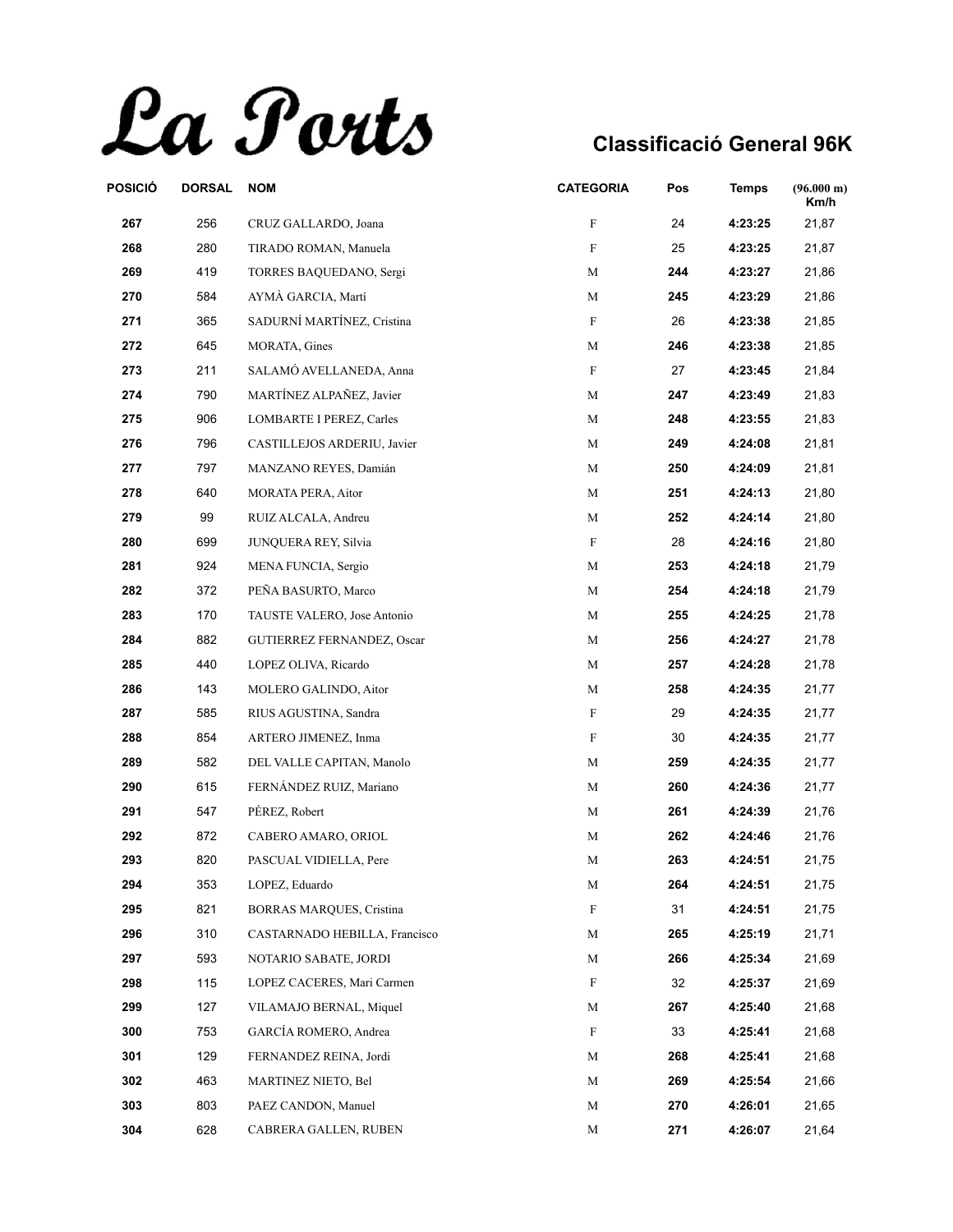La Ports

| POSICIÓ | <b>DORSAL</b> | <b>NOM</b>                        | <b>CATEGORIA</b> | Pos | <b>Temps</b> | $(96.000 \text{ m})$<br>Km/h |
|---------|---------------|-----------------------------------|------------------|-----|--------------|------------------------------|
| 305     | 1011          | MANSILLA EROLES, Xavier           | М                | 272 | 4:26:11      | 21,64                        |
| 306     | 541           | ASENCIO CAÑIZARES, Oscar          | М                | 273 | 4:26:19      | 21,63                        |
| 307     | 52            | GALLISA BORREGO, Jorge            | M                | 274 | 4:26:39      | 21,60                        |
| 308     | 251           | MUNTADA GINER, ROSA MARIA         | F                | 34  | 4:26:40      | 21,60                        |
| 309     | 429           | PEÑA GARCÍA, Raúl                 | M                | 275 | 4:26:45      | 21,59                        |
| 310     | 563           | MARTÍN LÓPEZ, Oscar               | M                | 276 | 4:26:46      | 21,59                        |
| 311     | 560           | RODRIGUEZ SANCHEZ, Manuel         | M                | 277 | 4:26:57      | 21,58                        |
| 312     | 195           | CAMPOS FERNANDEZ, JOAQUIN         | M                | 278 | 4:27:10      | 21,56                        |
| 313     | 132           | ESPINOSA SERRALTA, Lluís          | M                | 279 | 4:27:16      | 21,55                        |
| 314     | 318           | RUSCALLEDA ORFILA, Marcel         | М                | 280 | 4:27:24      | 21,54                        |
| 315     | 548           | MARTÍ GARIN, Carles               | M                | 281 | 4:27:28      | 21,54                        |
| 316     | 146           | ALCALDE, Asier                    | M                | 282 | 4:27:28      | 21,54                        |
| 317     | 31            | MORRONDO, Carlos                  | М                | 283 | 4:27:40      | 21,52                        |
| 318     | 409           | GALLACH BARRI, Marcel             | М                | 284 | 4:27:53      | 21,50                        |
| 319     | 153           | BEASCOECHEA PONS, Albert          | M                | 285 | 4:27:54      | 21,50                        |
| 320     | 370           | MARTÍN LOPEZ, Toni                | M                | 286 | 4:28:21      | 21,46                        |
| 321     | 550           | VALERO SANCHEZ DE LA MORENA, JAVI | М                | 287 | 4:28:28      | 21,46                        |
| 322     | 420           | TORRENTE PASCUAL, Victor          | M                | 288 | 4:28:37      | 21,44                        |
| 323     | 966           | <b>FIGUEREO, JOSEP</b>            | M                | 289 | 4:28:43      | 21,44                        |
| 324     | 84            | <b>INIESTA MOLINA, Oliver</b>     | M                | 290 | 4:28:45      | 21,43                        |
| 325     | 220           | <b>BOADA I UBACH, Albert</b>      | M                | 291 | 4:28:47      | 21,43                        |
| 326     | 777           | ORTIZ LLENA, Josep                | M                | 292 | 4:28:49      | 21,43                        |
| 327     | 86            | GONZALEZ PEÑA, Angela             | F                | 35  | 4:29:00      | 21,41                        |
| 328     | 818           | CLOP, Eva                         | F                | 36  | 4:29:06      | 21,40                        |
| 329     | 931           | BLANCO CARO, Iván                 | М                | 293 | 4:29:12      | 21,40                        |
| 330     | 844           | LOPEZ, Eria                       | F                | 37  | 4:29:20      | 21,39                        |
| 331     | 303           | LOZANO GONZÁLEZ, Francisco Javier | М                | 294 | 4:29:27      | 21,38                        |
| 332     | 715           | CATALÁN MOLINA, Joan              | М                | 295 | 4:29:36      | 21,36                        |
| 333     | 4             | AISSATI TAADOU, AMIN              | M                | 296 | 4:29:44      | 21,35                        |
| 334     | 235           | MARTINEZ DOMINGUEZ, Roberto       | M                | 297 | 4:30:08      | 21,32                        |
| 335     | 687           | SÁNCHEZ-VILLANUEVA BEUTER, Manuel | M                | 298 | 4:30:14      | 21,31                        |
| 336     | 345           | LOPEZ NAVARRO, AGUSTIN            | M                | 299 | 4:30:25      | 21,30                        |
| 337     | 860           | POUS SALTOR, LLUIS                | М                | 300 | 4:30:29      | 21,30                        |
| 338     | 479           | TABERNILLA GARCÍA, Andrés         | М                | 301 | 4:30:30      | 21,29                        |
| 339     | 480           | MARÍN BÉJAR, Oskar                | М                | 302 | 4:30:32      | 21,29                        |
| 340     | 945           | BANDERAS GARCIA, José Manuel      | M                | 303 | 4:31:05      | 21,25                        |
| 341     | 116           | MORENTE CANTADOR, Rafael          | М                | 304 | 4:31:07      | 21,25                        |
| 342     | 120           | CORCHADO GUILLEN, Carlos          | М                | 305 | 4:31:09      | 21,24                        |
|         |               |                                   |                  |     |              |                              |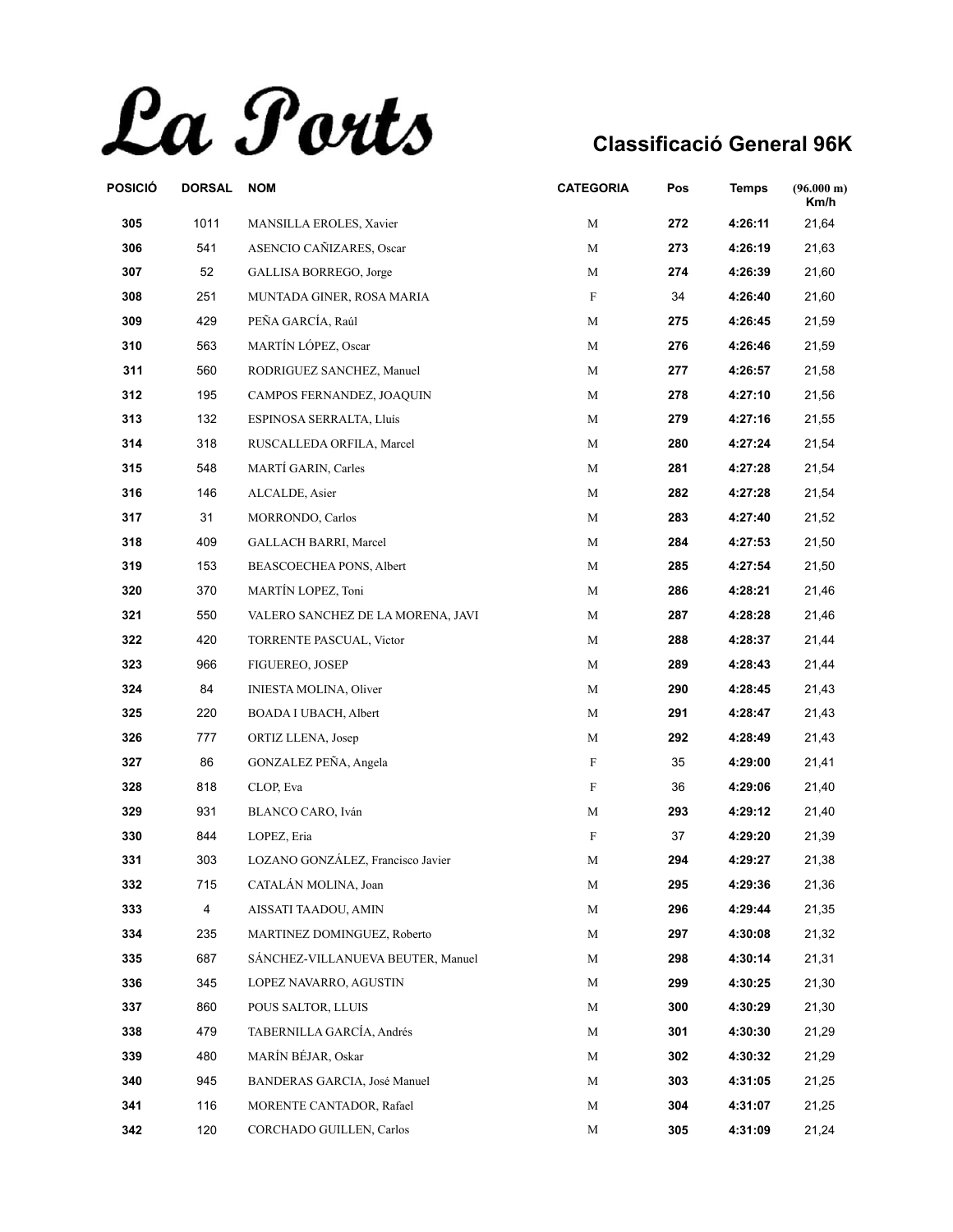La Ports

| POSICIÓ | <b>DORSAL</b> | <b>NOM</b>                      | <b>CATEGORIA</b> | Pos | <b>Temps</b> | $(96.000 \text{ m})$<br>Km/h |
|---------|---------------|---------------------------------|------------------|-----|--------------|------------------------------|
| 343     | 196           | DIEZ PORRAS, LLUIS              | М                | 306 | 4:31:45      | 21,20                        |
| 344     | 610           | RUIZ-ZORRILLA XIRAU, Sergi      | М                | 307 | 4:32:13      | 21,16                        |
| 345     | 813           | FERRER PUBILL, MAR              | F                | 38  | 4:32:18      | 21,15                        |
| 346     | 659           | <b>BERNAL LACRUZ, Jesus</b>     | М                | 308 | 4:32:26      | 21,14                        |
| 347     | 308           | ARMENTEROS MARTÍNEZ, Luis       | M                | 309 | 4:32:40      | 21,12                        |
| 348     | 137           | OBERED CARMONA, Rubén           | M                | 310 | 4:32:40      | 21,12                        |
| 349     | 622           | PÉREZ PÉREZ, Oriol              | М                | 311 | 4:33:05      | 21,09                        |
| 350     | 621           | TRAVESSET SANCHEZ, Jordi        | M                | 312 | 4:33:07      | 21,09                        |
| 351     | 637           | JAEN, Francisco                 | M                | 313 | 4:33:15      | 21,08                        |
| 352     | 432           | TORRES CASAS, Jordi             | M                | 314 | 4:33:17      | 21,08                        |
| 353     | 1028          |                                 | М                | 315 | 4:33:21      | 21,07                        |
| 354     | 635           | SANJUAN PER3, Jordi             | M                | 316 | 4:33:40      | 21,05                        |
| 355     | 122           | EZZEDDINE VÁZQUEZ, Mahdi        | M                | 317 | 4:33:54      | 21,03                        |
| 356     | 118           | GÓMEZ PERAL, Daniel             | M                | 318 | 4:33:56      | 21,03                        |
| 357     | 540           | CASANOVA DE LA ASUNCIÓN, Albert | M                | 319 | 4:34:02      | 21,02                        |
| 358     | 165           | ZOZAYA, Andres                  | M                | 320 | 4:34:09      | 21,01                        |
| 359     | 54            | ÁLVAREZ ESPINOSA, Sergio        | M                | 321 | 4:34:21      | 21,00                        |
| 360     | 554           | CAPDEVILA BATLLE, Joan          | M                | 322 | 4:34:23      | 20,99                        |
| 361     | 391           | AGUAS CASTELLVÍ, JUDITH         | F                | 39  | 4:34:59      | 20,95                        |
| 362     | 993           | BARTOLOME MENDEZ, RICARDO       | М                | 323 | 4:34:59      | 20,95                        |
| 363     | 119           | <b>BARCO HERNÁNDEZ, Elio</b>    | M                | 324 | 4:35:06      | 20,94                        |
| 364     | 121           | MORALES ALVAREZ, Miguel Jose    | M                | 325 | 4:35:06      | 20,94                        |
| 365     | 447           | BARRANCO MUÑOZ, Neus            | F                | 40  | 4:35:31      | 20,91                        |
| 366     | 782           | SANCHEZ I GOMEZ, Oscar          | M                | 326 | 4:35:32      | 20,90                        |
| 367     | 446           | MAS FERRER, Josep               | M                | 327 | 4:35:34      | 20,90                        |
| 368     | 789           | SALA HERNANDEZ, Oriol           | M                | 328 | 4:35:38      | 20,90                        |
| 369     | 344           | SALA PARRA, POL                 | М                | 329 | 4:36:00      | 20,87                        |
| 370     | 30            | GARCIA CARRASCO, Jaume          | M                | 330 | 4:36:02      | 20,87                        |
| 371     | 373           | LÓPEZ CAÑADAS, Jacobo           | M                | 331 | 4:36:28      | 20,83                        |
| 372     | 423           | RODRIGUEZ RODRIGUEZ, Dan        | M                | 332 | 4:36:47      | 20,81                        |
| 373     | 898           | DURAN MARQUEZ, David            | М                | 333 | 4:37:01      | 20,79                        |
| 374     | 88            | <b>GARCIA PEREZ, Basilio</b>    | M                | 334 | 4:37:03      | 20,79                        |
| 375     | 1012          | SEMPERE, ALBERT                 | М                | 335 | 4:37:19      | 20,77                        |
| 376     | 723           | FERNÁNDEZ ALONSO, Emilio        | М                | 336 | 4:37:28      | 20,76                        |
| 377     | 783           | ARBUSÀ GUIXERAS, Montserrat     | F                | 41  | 4:37:42      | 20,74                        |
| 378     | 298           | MAYOL BUXASAS, David            | М                | 337 | 4:38:08      | 20,71                        |
| 379     | 351           | LUQUE CLEMENTE, ALEX            | M                | 338 | 4:38:19      | 20,70                        |
| 380     | 348           | MAJO CASAS, CARLES              | М                | 339 | 4:38:30      | 20,68                        |
|         |               |                                 |                  |     |              |                              |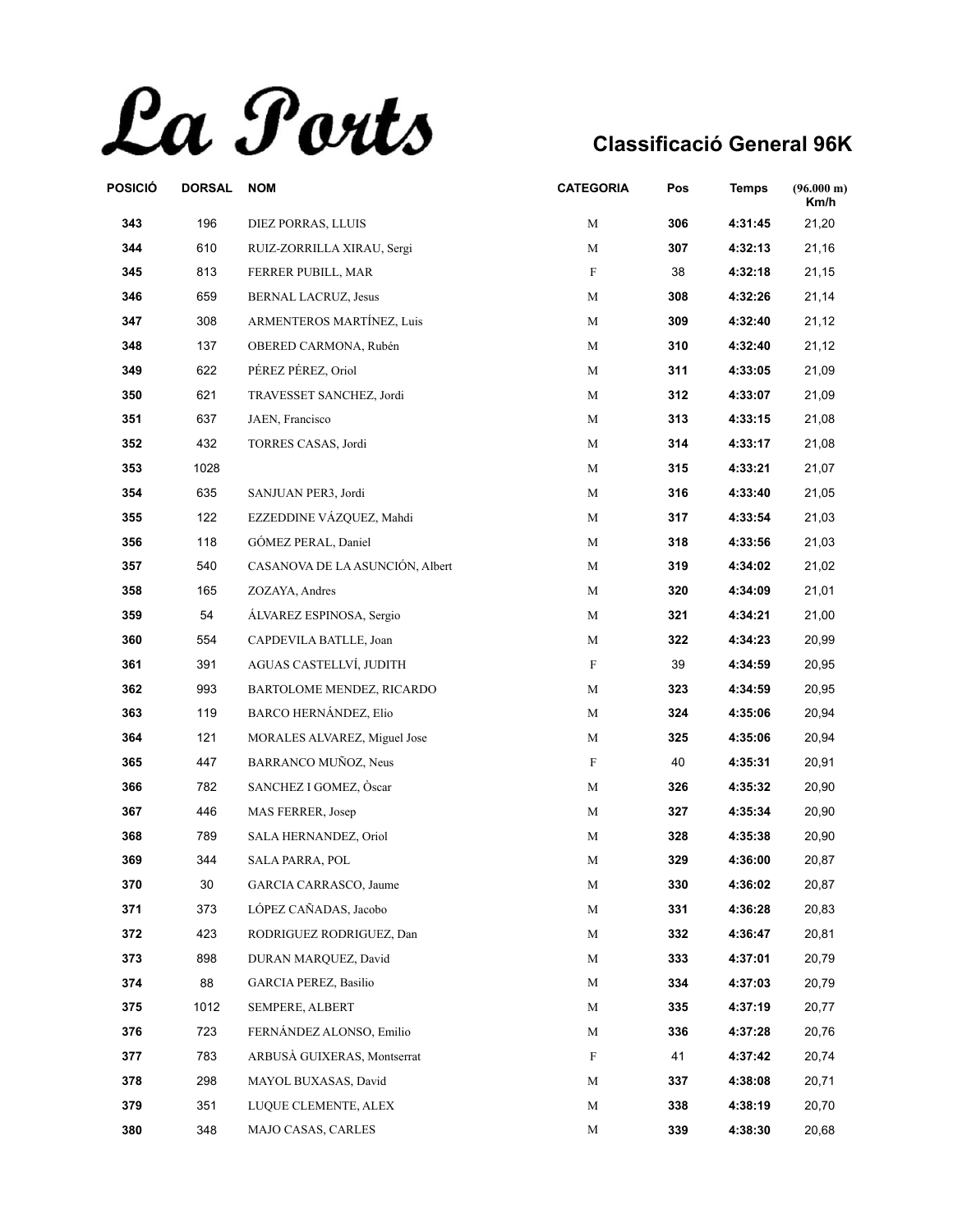La Ports

| POSICIÓ | <b>DORSAL</b> | <b>NOM</b>                           | <b>CATEGORIA</b> | Pos | Temps   | $(96.000 \text{ m})$<br>Km/h |
|---------|---------------|--------------------------------------|------------------|-----|---------|------------------------------|
| 381     | 352           | PASTOR, Vanesa                       | ${\rm F}$        | 42  | 4:38:45 | 20,66                        |
| 382     | 246           | PLA I CASAMITJANA, Berta             | F                | 43  | 4:39:06 | 20,64                        |
| 383     | 807           | <b>GALLARDO I JAURÉS, JOSEP</b>      | M                | 340 | 4:39:17 | 20,62                        |
| 384     | 805           | CASAN PUIG, NINA                     | F                | 44  | 4:39:19 | 20,62                        |
| 385     | 602           | ESTIVILL ROMERO, David               | М                | 341 | 4:39:24 | 20,62                        |
| 386     | 74            | MARTINEZ ROMERO, SANTI               | M                | 342 | 4:40:26 | 20,54                        |
| 387     | 68            | AIGUASANOSA BERMÚDEZ, Albert         | М                | 343 | 4:40:32 | 20,53                        |
| 388     | 899           | VILA GENÉ, Joan                      | М                | 344 | 4:40:40 | 20,52                        |
| 389     | 514           | MARTÍNEZ, Joan Ramon                 | M                | 345 | 4:40:44 | 20,52                        |
| 390     | 1009          | LÓPEZ VALBUENA, Josep Maria          | M                | 346 | 4:41:20 | 20,47                        |
| 391     | 912           | CHAMIZO, Ruth                        | F                | 45  | 4:41:46 | 20,44                        |
| 392     | 913           | CODINA, Jordi                        | M                | 347 | 4:41:46 | 20,44                        |
| 393     | 543           | GONZÁLEZ PERPIÑAN, Antonio           | М                | 348 | 4:42:01 | 20,42                        |
| 394     | 740           | RODRIGUEZ VALLE, CARMEN              | F                | 46  | 4:42:06 | 20,42                        |
| 395     | 147           | JIMENEZ, Ivan                        | M                | 349 | 4:42:25 | 20,40                        |
| 396     | 148           | JIMENEZ, David                       | М                | 350 | 4:42:26 | 20,39                        |
| 397     | 286           | CHASSOT, PRINCESA PRUNELLE           | F                | 47  | 4:42:29 | 20,39                        |
| 398     | 437           | TORRENTE FERNANDEZ, German           | M                | 351 | 4:42:38 | 20,38                        |
| 399     | 739           | SANCHEZ DIAZ, VALEN                  | M                | 352 | 4:42:57 | 20,36                        |
| 400     | 57            | REYES PEREZ, Alberto                 | М                | 353 | 4:42:57 | 20,36                        |
| 401     | 262           | GRANDE SANCHEZ, Carla Estefania      | F                | 48  | 4:43:16 | 20,33                        |
| 402     | 255           | RÍOS VARELA, Mónica                  | F                | 49  | 4:43:17 | 20,33                        |
| 403     | 134           | <b>GARCIA FERNANDEZ, Jesus</b>       | М                | 354 | 4:43:21 | 20,33                        |
| 404     | 266           | PERURENA RODRÍGUEZ, Irene            | М                | 355 | 4:43:46 | 20,30                        |
| 405     | 701           | RIVERO, Camila                       | F                | 50  | 4:43:47 | 20,30                        |
| 406     | $\,$ 5 $\,$   | JIMENEZ PASCUAL, Carlos              | M                | 356 | 4:43:52 | 20,29                        |
| 407     | 1000          | CIRERA QUEMADA, Mariu                | F                | 51  | 4:44:02 | 20,28                        |
| 408     | 225           | SUBIÑAS URQUIDI, Iñigo               | М                | 357 | 4:44:11 | 20,27                        |
| 409     | 264           | JAFELLE, Natalia                     | ${\rm F}$        | 52  | 4:44:21 | 20,26                        |
| 410     | 995           | ASPACHS MONCUSÍ, Iker                | M                | 358 | 4:44:47 | 20,23                        |
| 411     | 529           | BOSQUE OLIVA, Ferran                 | M                | 359 | 4:44:47 | 20,23                        |
| 412     | 536           | NAVARRO SANCHEZ, ANTONIO             | М                | 360 | 4:44:49 | 20,22                        |
| 413     | 323           | DEL MORAL GONZÁLEZ, Francisco Javier | М                | 361 | 4:45:10 | 20,20                        |
| 414     | 916           | MARTÍN FERRER, Angel                 | М                | 362 | 4:45:47 | 20,16                        |
| 415     | 493           | CORONADO MARTÍN, Juan Carlos         | M                | 363 | 4:45:48 | 20,15                        |
| 416     | 691           | CASINO RODRIGUEZ, Juan               | М                | 364 | 4:46:05 | 20,13                        |
| 417     | 577           | FERNANDEZ CAYUELA, RAUL              | M                | 365 | 4:46:36 | 20,10                        |
| 418     | 698           | CONGOST PEÑARROYA, Jordi             | М                | 366 | 4:47:11 | 20,06                        |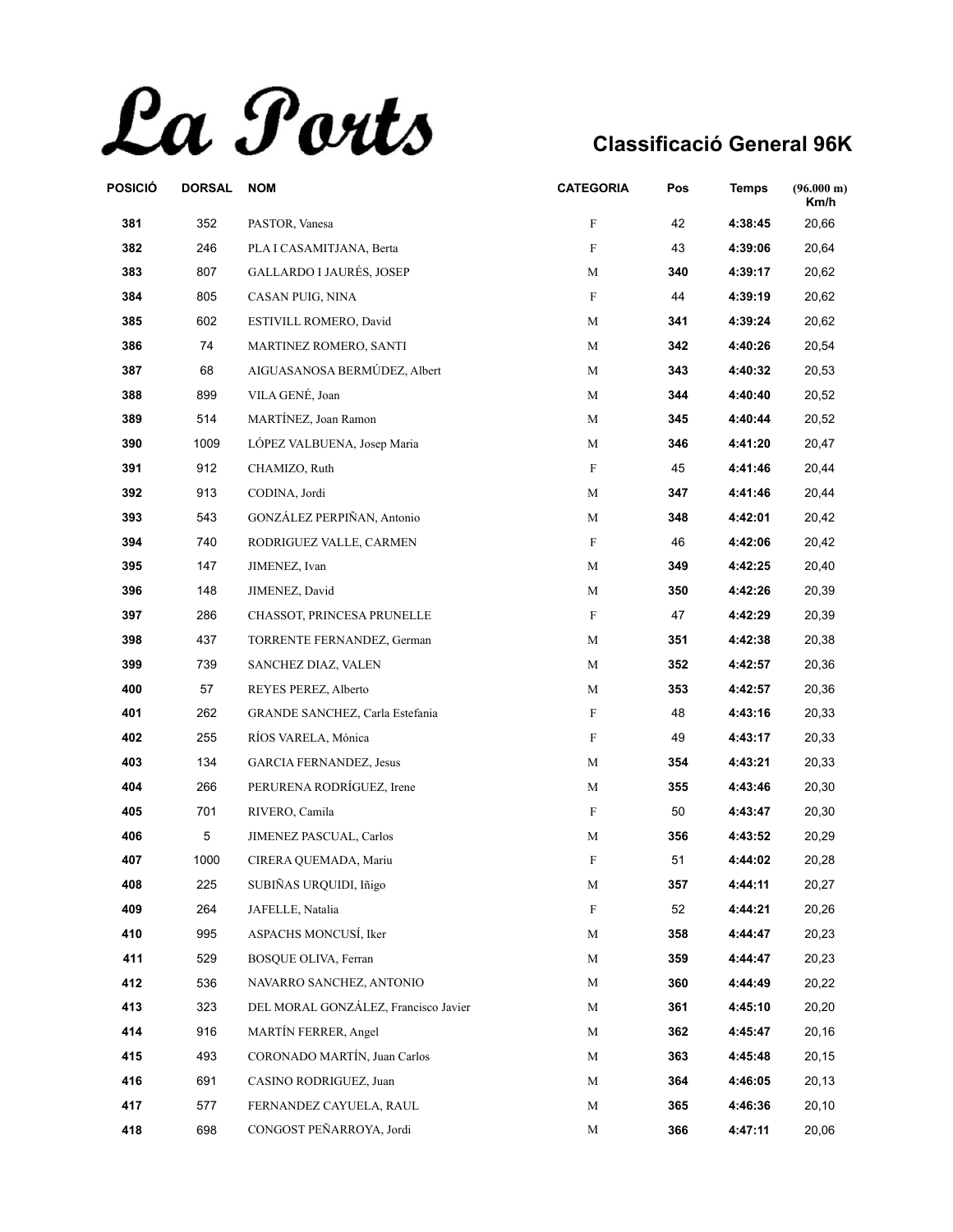La Ports

| POSICIÓ | <b>DORSAL</b> | <b>NOM</b>                        | <b>CATEGORIA</b> | Pos | <b>Temps</b> | $(96.000 \text{ m})$<br>Km/h |
|---------|---------------|-----------------------------------|------------------|-----|--------------|------------------------------|
| 419     | 506           | SALA MARTINEZ, Francisco          | М                | 367 | 4:47:20      | 20,05                        |
| 420     | 268           | SZLENDAK, Laura                   | F                | 53  | 4:47:43      | 20,02                        |
| 421     | 842           | ABAD ROCA, Alaya                  | F                | 54  | 4:47:44      | 20,02                        |
| 422     | 843           | RIBALTA ARGES, David              | М                | 368 | 4:47:45      | 20,02                        |
| 423     | 461           | MORENO HUERTA, Pedro              | M                | 369 | 4:48:05      | 19,99                        |
| 424     | 296           | PÉREZ MOLINA, Toñi                | F                | 55  | 4:48:06      | 19,99                        |
| 425     | 768           | PUIG PAR, Alejandro               | М                | 370 | 4:48:08      | 19,99                        |
| 426     | 297           | GOMEZ VALLEJO, David              | M                | 371 | 4:48:32      | 19,96                        |
| 427     | 39            | PARADA, Olga                      | F                | 56  | 4:48:38      | 19,96                        |
| 428     | 40            | GUILLÉN, Albert                   | M                | 372 | 4:48:40      | 19,95                        |
| 429     | 767           | MARTÍ MARTORELL, Maria            | F                | 57  | 4:49:15      | 19,91                        |
| 430     | 657           | JAMILENA CARRASCO, Javier         | М                | 373 | 4:49:16      | 19,91                        |
| 431     | 656           | PÉREZ GOMEZ, Juan Manuel          | M                | 374 | 4:49:23      | 19,90                        |
| 432     | 309           | FONTANET, Cristina                | F                | 58  | 4:49:52      | 19,87                        |
| 433     | 824           | TOMÀS FABREGAT, JORDI             | M                | 375 | 4:49:56      | 19,87                        |
| 434     | 735           | IGLESIAS MESA, Xavier             | M                | 376 | 4:50:36      | 19,82                        |
| 435     | 921           | RUIZ JONES, Daniel                | M                | 377 | 4:50:53      | 19,80                        |
| 436     | 500           | RIERA BOHER, Jaume                | M                | 378 | 4:50:58      | 19,80                        |
| 437     | 486           | FORNIES PEREZ, PEDRO              | М                | 379 | 4:51:17      | 19,77                        |
| 438     | 464           | TORRES BENET, Xavier              | М                | 380 | 4:51:45      | 19,74                        |
| 439     | 810           | BAYÓ, Glòria                      | F                | 59  | 4:51:53      | 19,73                        |
| 440     | 581           | JAREÑO CUADROS, Sergio            | M                | 381 | 4:52:21      | 19,70                        |
| 441     | 457           | FRACA ZORNOZA, Ignacio            | М                | 382 | 4:52:36      | 19,69                        |
| 442     | 456           | NALE, MARTIN                      | М                | 383 | 4:52:37      | 19,68                        |
| 443     | 829           | ROS FERNANDEZ-PORTAL, Eduardo     | M                | 384 | 4:54:14      | 19,58                        |
| 444     | 516           | GUERRA VASCONCELOS E SÁ, Guilherm | M                | 385 | 4:54:28      | 19,56                        |
| 445     | 455           | GONZÁLEZ RAMÍREZ, Antonio         | М                | 386 | 4:55:51      | 19,47                        |
| 446     | 914           | DOMINGUEZ TORRALBA, Isaac         | M                | 387 | 4:56:02      | 19,46                        |
| 447     | 90            | CAMILO SALAMANCA, Ivan            | M                | 388 | 4:56:56      | 19,40                        |
| 448     | 831           | BORRAS GALLEL, Joan               | М                | 389 | 4:57:28      | 19,36                        |
| 449     | 244           | MORATA ROYES, Joan                | М                | 390 | 4:58:07      | 19,32                        |
| 450     | 417           | DE LA FUENTE ALMEIDA, Ester       | F                | 60  | 4:59:18      | 19,24                        |
| 451     | 826           | RIBAS DUCH, Tona                  | F                | 61  | 5:00:10      | 19,19                        |
| 452     | 247           | THADANI BHARAT, Anita             | M                | 391 | 5:01:56      | 19,08                        |
| 453     | 261           | VAZQUEZ GUILLEN, JESSICA          | F                | 62  | 5:01:57      | 19,08                        |
| 454     | 267           | <b>BAUTISTA MIRA, Vanessa</b>     | F                | 63  | 5:01:58      | 19,07                        |
| 455     | 825           | PALUZIE AVILA, Guillermo          | M                | 392 | 5:02:19      | 19,05                        |
| 456     | 307           | LOPEZ RODRIGUEZ, RAUL             | М                | 393 | 5:03:04      | 19,01                        |
|         |               |                                   |                  |     |              |                              |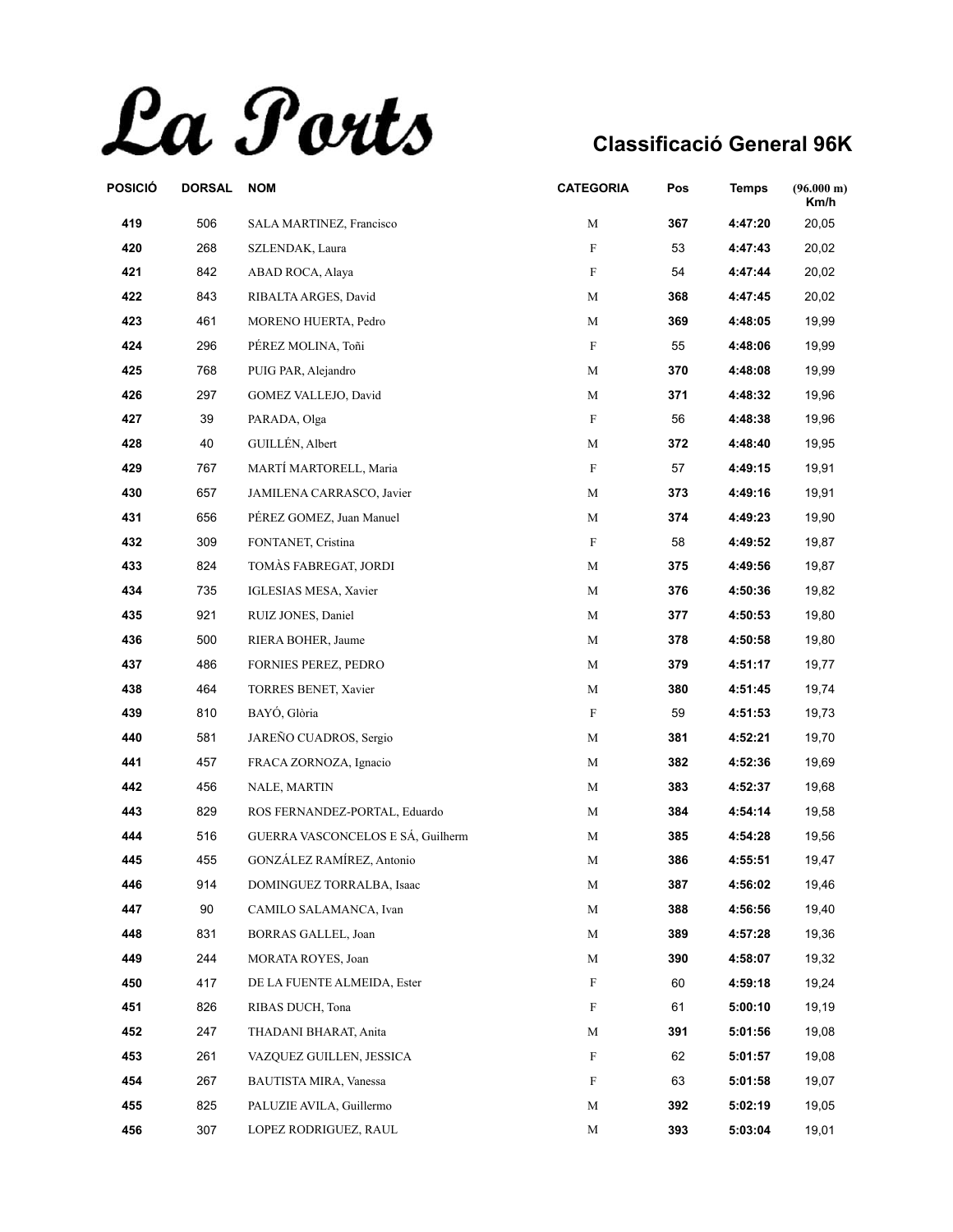La Ports

| POSICIÓ | <b>DORSAL</b> | <b>NOM</b>                      | <b>CATEGORIA</b> | Pos | <b>Temps</b> | (96.000 m)<br>Km/h |
|---------|---------------|---------------------------------|------------------|-----|--------------|--------------------|
| 457     | 136           | MERINO CASTRILLO, Cecilio       | М                | 394 | 5:03:11      | 19,00              |
| 458     | 300           | GASCÓN URBANO, Jesus            | М                | 395 | 5:03:16      | 18,99              |
| 459     | 23            | USTRELL DURAN, Lluís            | М                | 396 | 5:03:29      | 18,98              |
| 460     | 277           | BALDÓ, Carles                   | М                | 397 | 5:04:34      | 18,91              |
| 461     | 182           | CRESPO CATALAN, Lorenzo         | M                | 398 | 5:04:35      | 18,91              |
| 462     | 915           | PRAT RIBA, Jordi                | M                | 399 | 5:04:53      | 18,89              |
| 463     | 366           | SABATA MERCADER, Marc           | М                | 400 | 5:04:56      | 18,89              |
| 464     | 426           | MUÑOZ ALBO, David               | M                | 401 | 5:06:41      | 18,78              |
| 465     | 802           | <b>SOLER CHIMENIS, Albert</b>   | M                | 402 | 5:10:02      | 18,58              |
| 466     | 787           | <b>ITURRALDE SIMON, Alfonso</b> | М                | 403 | 5:10:17      | 18,56              |
| 467     | 977           | GARCÍA ROMERA, Joaquim          | M                | 404 | 5:10:43      | 18,54              |
| 468     | 772           | NUTSCHEL, Dieter                | M                | 405 | 5:10:59      | 18,52              |
| 469     | 484           | FONT SEGUR, Marta               | $\mathbf F$      | 64  | 5:13:14      | 18,39              |
| 470     | 485           | SENDIÑA PEREZ, Carolina         | F                | 65  | 5:13:20      | 18,38              |
| 471     | 773           | SÁEZ CAMPS, Fernando            | M                | 406 | 5:13:33      | 18,37              |
| 472     | 21            | GAINZA POTES, Fco. Javier       | M                | 407 | 5:13:51      | 18,35              |
| 473     | 24            | COMELLAS RUSIÑOL, Sergi         | M                | 408 | 5:13:57      | 18,35              |
| 474     | 265           | <b>MORENO FUERTES, Israel</b>   | M                | 409 | 5:15:38      | 18,25              |
| 475     | 474           | VELA GORDILLO, Carlos           | M                | 410 | 5:15:49      | 18,24              |
| 476     | 647           | ARNALDO MAROTO, Ferran          | M                | 411 | 5:17:26      | 18,15              |
| 477     | 908           | ARQUED RIOS, Jesus              | M                | 412 | 5:17:30      | 18,14              |
| 478     | 869           | HOSPITAL LLOP, David            | M                | 413 | 5:17:32      | 18,14              |
| 479     | 574           | RETAMAL MARTINEZ, Jesus         | М                | 414 | 5:18:28      | 18,09              |
| 480     | 575           | CULLELL ROMERO, Noemi           | F                | 66  | 5:18:28      | 18,09              |
| 481     | 259           | NIETO, Mònica                   | F                | 67  | 5:18:46      | 18,07              |
| 482     | 891           | MARTINEZ RODRIGUEZ, EDUARDO     | M                | 415 | 5:18:47      | 18,07              |
| 483     | 326           | LLAVINA SELLÉS, Alex            | M                | 416 | 5:18:55      | 18,06              |
| 484     | 317           | GALEANO JARDI, Daniel           | M                | 417 | 5:19:17      | 18,04              |
| 485     | 1040          |                                 | M                | 418 | 5:19:35      | 18,02              |
| 486     | 270           | JIMENO GARCÍA, Sonia            | F                | 68  | 5:21:22      | 17,92              |
| 487     | 832           | TORNERO CAÑADAS, Dani           | М                | 419 | 5:21:47      | 17,90              |
| 488     | 976           | MARQUÉS RODRÍGUEZ, Rosario      | F                | 69  | 5:24:45      | 17,74              |
| 489     | 334           | SÁNCHEZ MONT, Esther            | F                | 70  | 5:26:05      | 17,66              |
| 490     | 33            | PACHECO TORRES, Fran            | М                | 420 | 5:27:32      | 17,59              |
| 491     | 1049          |                                 | F                | 71  | 5:29:52      | 17,46              |
| 492     | 988           | PÉREZ CALVO, Joan               | М                | 421 | 5:30:45      | 17,41              |
| 493     | 664           | CATINO, JENNIFER                | F                | 72  | 5:31:58      | 17,35              |
| 494     | 859           | RUIZ ARDEVINES, Axel            | M                | 422 | 5:32:05      | 17,35              |
|         |               |                                 |                  |     |              |                    |